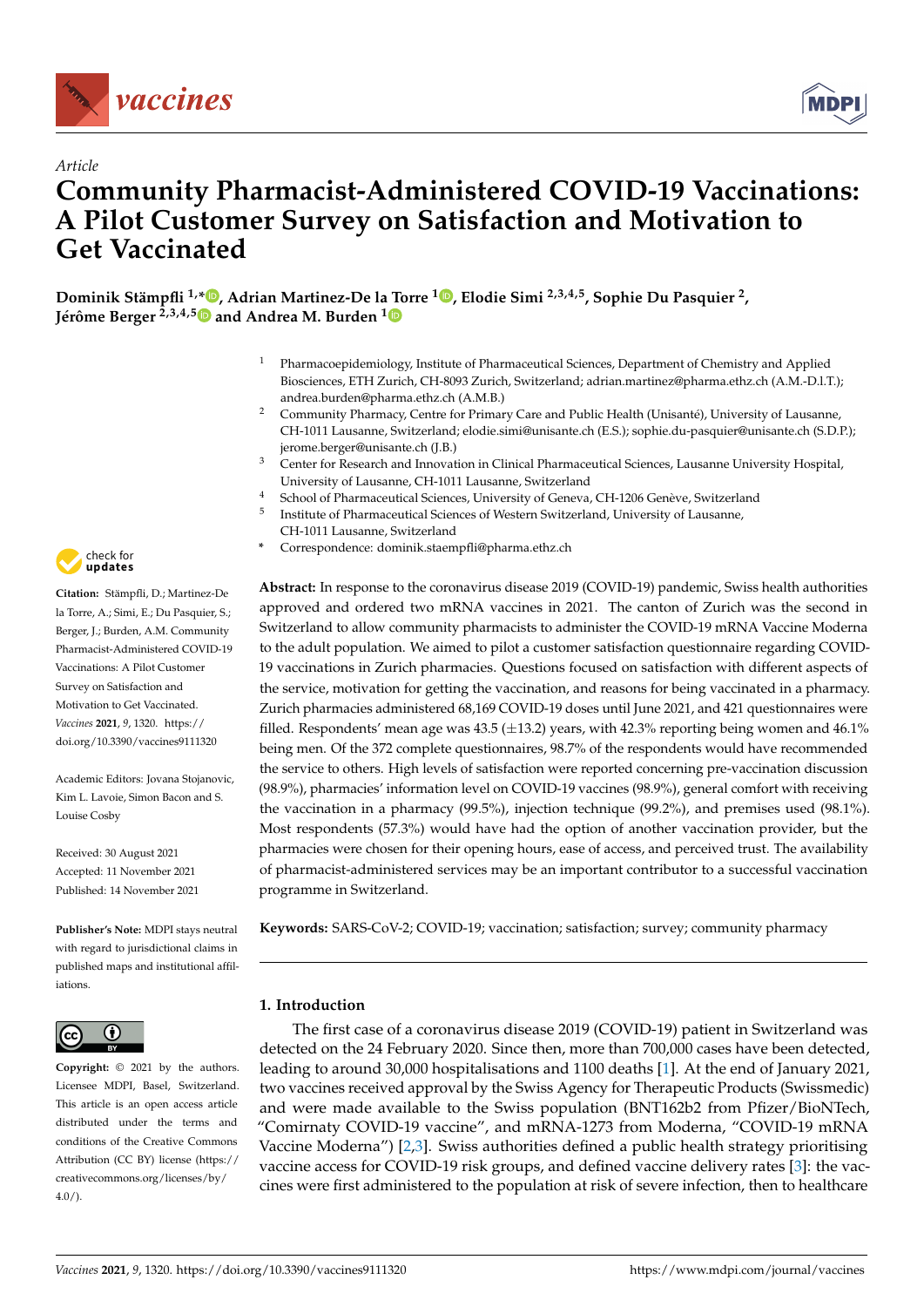professionals; next, caregivers and adults in community facilities with an increased risk of infection and outbreaks; finally, the vaccination was made accessible to the general adult population, and highly encouraged to lift everyday life restrictions. Vaccination was always administered voluntarily in every population [\[3,](#page-8-2)[4\]](#page-8-3).

Since 2015, Swiss community pharmacists may be accredited for vaccinating healthy adults [\[5,](#page-8-4)[6\]](#page-8-5), and cantonal health authorities define which vaccinations are allowed to be administered in community pharmacies, and may state additional requirements and limitations [\[7\]](#page-8-6). Among the 26 Swiss cantons, the canton of Valais was the first to provide the COVID-19 mRNA Vaccine Moderna in community pharmacies at the end of April 2021 [\[8\]](#page-8-7), closely followed by the canton of Zurich on the 5 May 2021 [\[9\]](#page-8-8). Pharmacies were eligible to administer the COVID-19 vaccines if they were in accordance with cantonal regulations and strategy [\[10\]](#page-8-9). As of June 2021, pharmacies performed immunization on appointment only, to provide satisfying conditions for pre-vaccination discussions, a 15-min post-vaccination observation period, and to ensure secure customer flows in the pharmacy.

Previous studies on vaccination in Swiss pharmacies considered well-known vaccines, such as influenza, and showed high levels of satisfaction and general comfort [\[11\]](#page-8-10). This is different for COVID-19, where mRNA vaccines are available and vaccination centres can provide the vaccination. The early rollout of the COVID-19 vaccination programme in community pharmacies of the Swiss canton of Zurich provided an opportunity to assess the service and to conduct a pilot study for a national survey. We aimed to (1) evaluate customer satisfaction with COVID-19 vaccinations in Zurich public pharmacies and (2) gain insights into the motivation to get vaccinated and for choosing a pharmacy as the vaccination site with a pilot questionnaire.

#### **2. Materials and Methods**

#### *2.1. Study Design*

We collected survey data from voluntarily participating pharmacies from the canton Zurich during vaccination roll-out from 10 May to 26 June 2021. Pharmacies were asked via the local pharmacists' association ("Apothekerverband des Kantons Zürich", AVKZ, CH-8037 Zurich, Switzerland) to provide vaccinated customers with an invitation letter. The invitation letter included information on the survey, contact information, and a link and scannable QR code to the online questionnaire. The customers were asked to fill out the survey during the post-vaccination observation period in the pharmacy or once back at home. Participation in the survey was voluntary for the customers as well. The survey did not collect any information related to the identity of the customer or the pharmacy.

#### *2.2. Survey*

The pilot survey consisted of an online questionnaire in German language (Figure S1), designed using SelectSurvey.NET version 5 (ClassApps, Kansas City, MO 64108 USA). The questionnaire was adapted from a previous study on pharmacist-administered influenza vaccinations [\[11\]](#page-8-10) and included four main topics: (1) satisfaction with the service (feeling comfortable, injection technique, pre-vaccination discussion, pharmacy staff knowledge about the vaccines, premises/facility, recommending the pharmacy COVID-19 vaccination service to others, used vaccine, scheduling); (2) motivation for getting the COVID-19 vaccination (reducing the risk for oneself and others, increased risk due to occupation for oneself or others, restrictions in daily life, travel restrictions, following the official recommendations); (3) reason for getting the vaccination in a pharmacy (only place available, opening hours, accessibility, positive previous experiences, availability of a primary care physician, trust in the pharmacy, if they would have gotten the vaccination elsewhere as well); and (4) demographic information (sex as salutation, age, highest level of education, belonging to a COVID-19 risk group, which vaccine they had received, their general vaccination coverage). Additionally, the survey asked about the willingness for getting a booster shot (if necessary), for getting this booster shot in a pharmacy, if the customers had done an antibody test before deciding on getting the vaccination, how many vaccinations the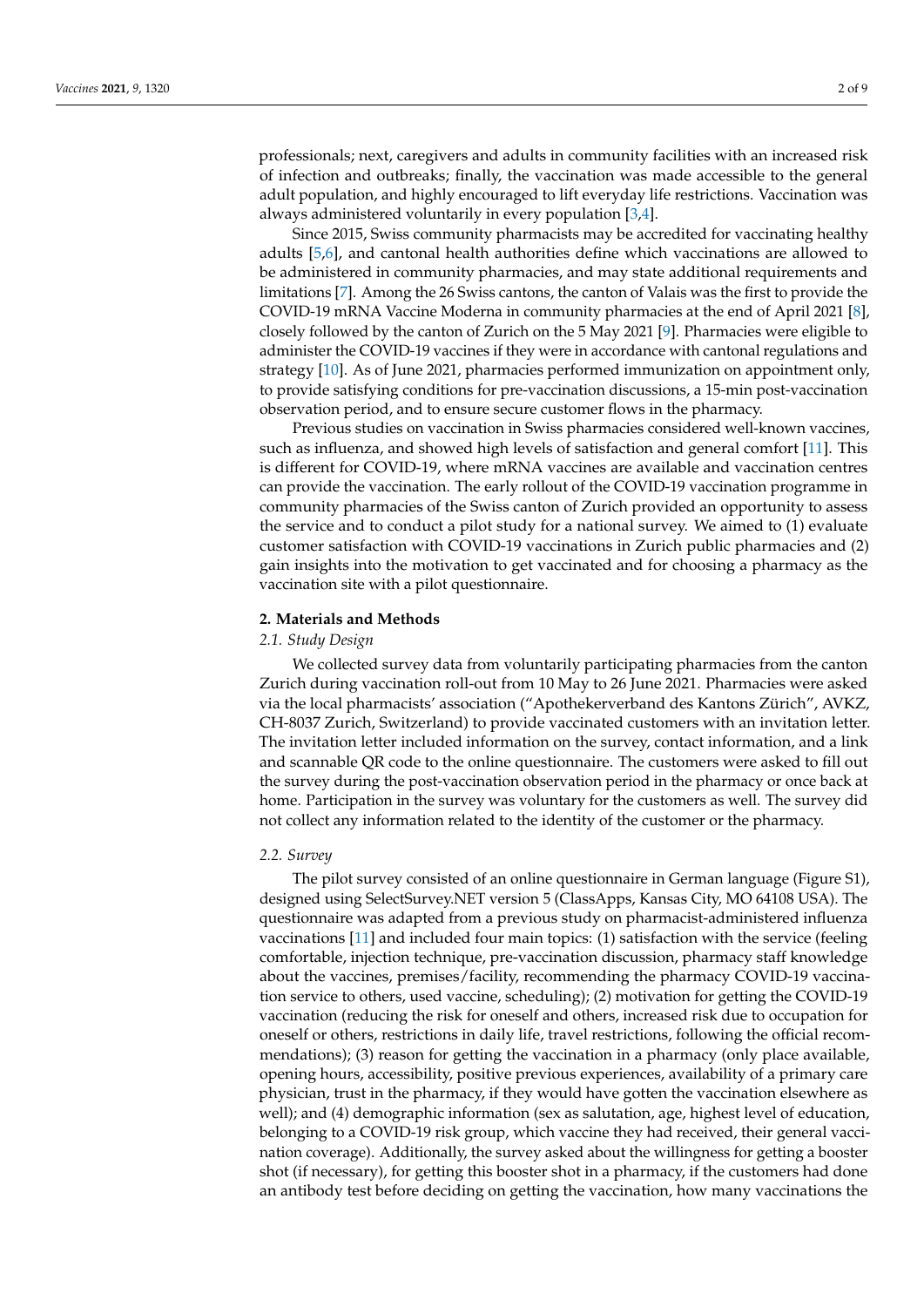customers had previously received in a pharmacy, and how many influenza vaccinations the customers had received in previous years. Wherever appropriate, a Likert scale with six plus one labelled levels was used, ranging from "does not apply at all" to "does fully apply" with a "not answerable" option. Respondents were free not to answer questions.

#### *2.3. Statistical Analysis*

We conducted a descriptive analysis of the aggregated survey data. Demographic information was stratified by sex, and summarised using means and standard deviations, or counts and proportions, as appropriate. Significant differences across groups were tested using chi-squared and *t* tests, as appropriate. Additionally, we tested for significant differences between men and women excluding the blank (i.e., missing information) sex group. For the Likert scales, counts and proportions were used, omitting "not answerable" responses and questionnaires with missing demographic information. As a sensitivity analysis, we included those respondents who did not provide demographic information. Filled questionnaires without informed consent were excluded from the analyses. All analyses were performed in R [\[12\]](#page-8-11) with the additional packages gglot2 [\[13\]](#page-8-12), dplyr [\[14\]](#page-8-13), and data.table [\[15\]](#page-8-14).

#### **3. Results**

#### *3.1. Demographics*

There were 421 filled questionnaires at the end of the data collection period. Table [1](#page-3-0) provides the demographic information of the respondents. The mean age was  $43.5 \pm 13.2$ ) years. Sex was reported to be women in 42.3% and men in 46.1% of respondents, and was left blank in 49 (11.6%) returned questionnaires. No significant differences were found when comparing men versus women excluding the 49 respondents that did not report sex. Self-reported highest acquired level of education was mainly higher education (47.7%), i.e., universities and universities of applied sciences. Respondents were mainly not part of any defined COVID-19 risk group (68.4%). Respondents classified themselves as persons with a high vaccination coverage, following the recommended basic and additional vaccination programme (54.6%); but only 29.8% reported having received an influenza vaccination in recent years. For 72.9% of the respondents, this was the first vaccination in a pharmacy. COVID-19 mRNA Vaccine Moderna was the most frequent self-reported vaccine (87.4%). It was stated by 7.1% of the respondents that they had an antibody test done before deciding on the vaccination.

|                         | <b>Overall</b> |        | Men          |         | Women<br>$N = 178$ |         | <b>Blank</b><br>$N = 49$ |         | $p$ -Values $\ddagger$ |                             |
|-------------------------|----------------|--------|--------------|---------|--------------------|---------|--------------------------|---------|------------------------|-----------------------------|
|                         | $N = 421$      |        | $N = 194$    |         |                    |         |                          |         | All $\P$               | Excl.<br>Blank <sup>#</sup> |
| Sex $(\%)$              |                |        |              |         |                    |         |                          |         | < 0.001                | < 0.001                     |
| Women                   | 178            | (42.3) | $\mathbf{0}$ | (0.0)   | 178                | (100.0) | $\overline{0}$           | (0.0)   |                        |                             |
| Men                     | 194            | (46.1) | 194          | (100.0) | $\overline{0}$     | (0.0)   | $\overline{0}$           | (0.0)   |                        |                             |
| Blank                   | 49             | (11.6) | $\theta$     | (0.0)   | $\theta$           | (0.0)   | 49                       | (100.0) |                        |                             |
| Age (mean (SD))         | 43.5           | (13.2) | 44.7         | (13.4)  | 42.2               | (12.8)  |                          |         | 0.066                  | 0.066                       |
| Education $(\%)$        |                |        |              |         |                    |         |                          |         | < 0.001                | 0.278                       |
| Compulsory              | 22             | (5.2)  | 11           | (5.7)   | 11                 | (6.2)   | $\theta$                 | (0.0)   |                        |                             |
| Secondary general       | 21             | (5.0)  | 9            | (4.6)   | 12                 | (6.7)   | $\overline{0}$           | (0.0)   |                        |                             |
| Secondary<br>vocational | 54             | (12.8) | 23           | (11.9)  | 31                 | (17.4)  | $\boldsymbol{0}$         | (0.0)   |                        |                             |
| Higher vocational       | 73             | (17.3) | 45           | (23.2)  | 28                 | (15.7)  | $\theta$                 | (0.0)   |                        |                             |
| Higher                  | 201            | (47.7) | 105          | (54.1)  | 96                 | (53.9)  | $\theta$                 | (0.0)   |                        |                             |
| Unknown                 | 50             | (11.9) | $\mathbf{1}$ | (0.5)   | $\theta$           | (0.0)   | 49                       | (100.0) |                        |                             |

**Table 1.** Respondent demographic information.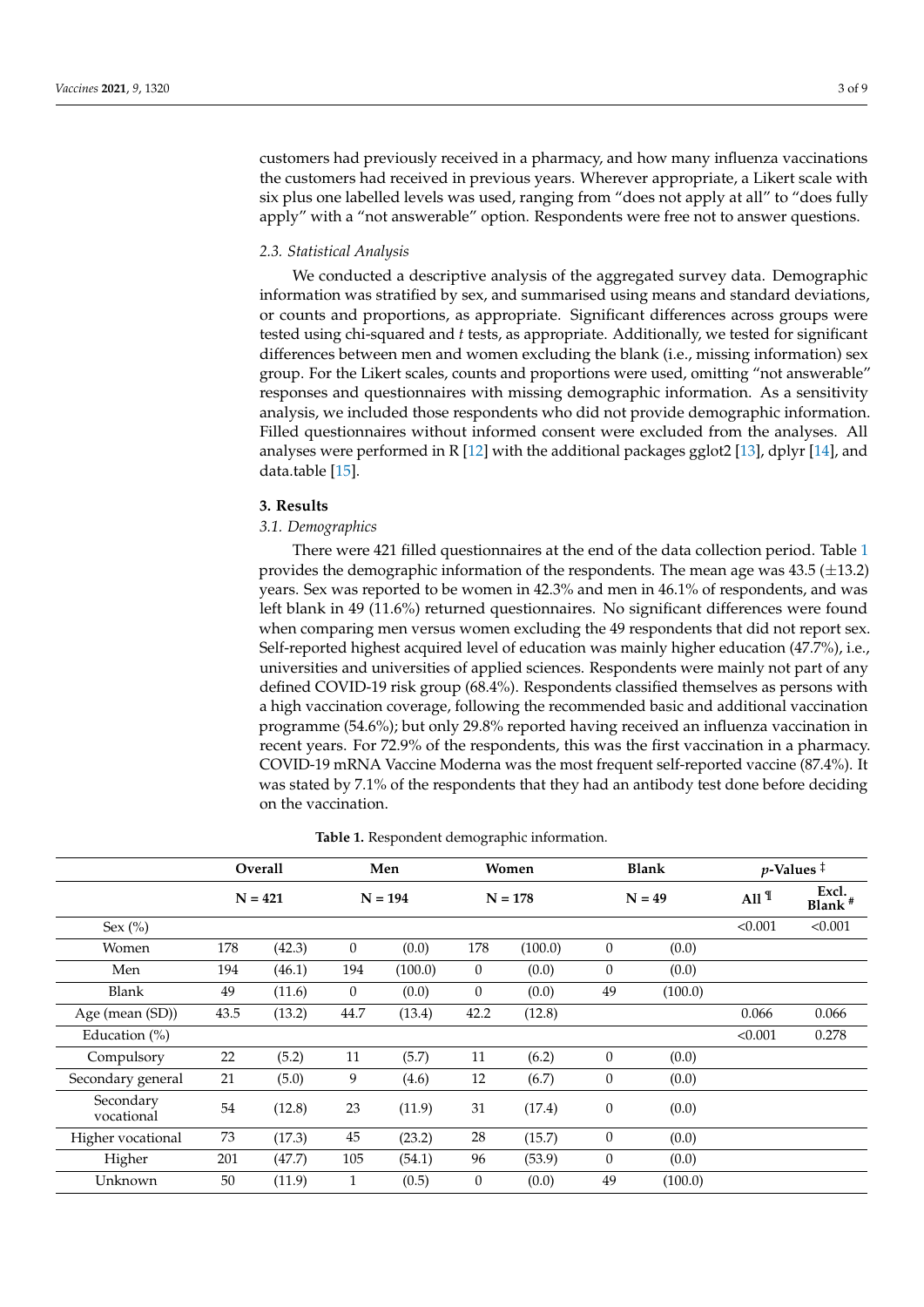<span id="page-3-0"></span>

|                                         | Overall<br>$N = 421$ |        | Men<br>$N = 194$ |        | Women<br>$N = 178$ |        | <b>Blank</b><br>$N = 49$ |         | $p$ -Values <sup><math>\ddagger</math></sup> |                             |
|-----------------------------------------|----------------------|--------|------------------|--------|--------------------|--------|--------------------------|---------|----------------------------------------------|-----------------------------|
|                                         |                      |        |                  |        |                    |        |                          |         | All $\P$                                     | Excl.<br>Blank <sup>#</sup> |
| Risk group (%)                          |                      |        |                  |        |                    |        |                          |         | < 0.001                                      | 0.077                       |
| Close contact                           | 30                   | (7.1)  | 18               | (9.3)  | 12                 | (6.7)  | $\mathbf{0}$             | (0.0)   |                                              |                             |
| Healthcare                              | 23                   | (5.5)  | 7                | (3.6)  | 16                 | (9.0)  | $\boldsymbol{0}$         | (0.0)   |                                              |                             |
| High risk                               | 18                   | (4.3)  | $12\,$           | (6.2)  | 6                  | (3.4)  | $\mathbf{0}$             | (0.0)   |                                              |                             |
| Living in<br>communal facility          | 4                    | (1.0)  | 3                | (1.5)  | $\mathbf{1}$       | (0.6)  | $\mathbf{0}$             | (0.0)   |                                              |                             |
| None                                    | 288                  | (68.4) | 147              | (75.8) | 141                | (79.2) | $\overline{0}$           | (0.0)   |                                              |                             |
| Unknown                                 | 49                   | (11.6) | $\boldsymbol{0}$ | (0.0)  | $\boldsymbol{0}$   | (0.0)  | 49                       | (100.0) |                                              |                             |
| <b>Blank</b>                            | 9                    | (2.1)  | 7                | (3.6)  | 2                  | (1.1)  | $\mathbf{0}$             | (0.0)   |                                              |                             |
| Which vaccine * (%)                     |                      |        |                  |        |                    |        |                          |         | < 0.001                                      | 0.511                       |
| AstraZeneca                             | $\mathbf{1}$         | (0.2)  | $\mathbf{1}$     | (0.5)  | $\boldsymbol{0}$   | (0.0)  | $\boldsymbol{0}$         | (0.0)   |                                              |                             |
| Moderna                                 | 368                  | (87.4) | 192              | (99.0) | 176                | (98.9) | $\boldsymbol{0}$         | (0.0)   |                                              |                             |
| Unknown                                 | 49                   | (11.6) | $\boldsymbol{0}$ | (0.0)  | $\boldsymbol{0}$   | (0.0)  | 49                       | (100.0) |                                              |                             |
| <b>Blank</b>                            | 3                    | (0.7)  | $\mathbf{1}$     | (0.5)  | $\overline{2}$     | (1.1)  | $\boldsymbol{0}$         | (0.0)   |                                              |                             |
| General vaccine<br>coverage $†$ (%)     |                      |        |                  |        |                    |        |                          |         | < 0.001                                      | 0.559                       |
| Few                                     | 46                   | (10.9) | 25               | (12.9) | 21                 | (11.8) | $\boldsymbol{0}$         | (0.0)   |                                              |                             |
| <b>Basic</b>                            | 96                   | (22.8) | 54               | (27.8) | 42                 | (23.6) | $\mathbf{0}$             | (0.0)   |                                              |                             |
| Plus                                    | 230                  | (54.6) | 115              | (59.3) | 115                | (64.6) | $\mathbf{0}$             | (0.0)   |                                              |                             |
| Unknown                                 | 49                   | (11.6) | $\boldsymbol{0}$ | (0.0)  | $\boldsymbol{0}$   | (0.0)  | 49                       | (100.0) |                                              |                             |
| Flu vaccinations in<br>recent years (%) |                      |        |                  |        |                    |        |                          |         | < 0.001                                      | 0.891                       |
| $\mathbf{0}$                            | 247                  | (58.7) | 127              | (65.5) | 120                | (67.4) | $\mathbf{0}$             | (0.0)   |                                              |                             |
| $1 - 2$                                 | 79                   | (18.8) | 44               | (22.7) | 35                 | (19.7) | $\boldsymbol{0}$         | (0.0)   |                                              |                             |
| $3 - 4$                                 | 23                   | (5.5)  | 12               | (6.2)  | 11                 | (6.2)  | $\boldsymbol{0}$         | (0.0)   |                                              |                             |
| >4                                      | 23                   | (5.5)  | 11               | (5.7)  | $12\,$             | (6.7)  | $\mathbf{0}$             | (0.0)   |                                              |                             |
| Unknown                                 | 49                   | (11.6) | $\boldsymbol{0}$ | (0.0)  | $\boldsymbol{0}$   | (0.0)  | 49                       | (100.0) |                                              |                             |
| Other vaccinations<br>in pharmacy (%)   |                      |        |                  |        |                    |        |                          |         | < 0.001                                      | 0.073                       |
| First time                              | 307                  | (72.9) | 160              | (82.5) | 139                | (78.1) | 8                        | (16.3)  |                                              |                             |
| $1 - 2$                                 | 53                   | (12.6) | 23               | (11.9) | 30                 | (16.9) | $\mathbf{0}$             | (0.0)   |                                              |                             |
| $3 - 4$                                 | 14                   | (3.3)  | 10               | (5.2)  | 4                  | (2.2)  | $\mathbf{0}$             | (0.0)   |                                              |                             |
| >4                                      | 6                    | (1.4)  | $\mathbf{1}$     | (0.5)  | 5                  | (2.8)  | $\boldsymbol{0}$         | (0.0)   |                                              |                             |
| Unknown                                 | 41                   | (9.7)  | $\boldsymbol{0}$ | (0.0)  | $\boldsymbol{0}$   | (0.0)  | 41                       | (83.7)  |                                              |                             |
| Antibody test<br>before decision (%)    |                      |        |                  |        |                    |        |                          |         | < 0.001                                      | 0.342                       |
| Yes                                     | 30                   | (7.1)  | $17\,$           | (8.8)  | 13                 | (7.3)  | $\boldsymbol{0}$         | (0.0)   |                                              |                             |
| $\rm No$                                | 356                  | (84.6) | 175              | (90.2) | 165                | (92.7) | $16\,$                   | (32.7)  |                                              |                             |
| Unknown                                 | 3                    | (0.7)  | 2                | (1.0)  | $\boldsymbol{0}$   | (0.0)  | $\mathbf{1}$             | (2.0)   |                                              |                             |
| Blank                                   | 32                   | (7.6)  | $\boldsymbol{0}$ | (0.0)  | $\boldsymbol{0}$   | (0.0)  | 32                       | (65.3)  |                                              |                             |
|                                         |                      |        |                  |        |                    |        |                          |         |                                              |                             |

**Table 1.** *Cont.*

Notes: \* only COVID-19 mRNA Vaccine Moderna was available to community pharmacies of the Swiss canton of Zurich. † Few = «I would like to receive as few vaccinations as possible»; Basic = «I would like to receive the recommended basic vaccinations»; Plus = «I would like to receive the recommended basic and supplementary vaccinations». <sup>‡</sup> Numerical and binary variables were compared using *t*-test and categorical variables with Chi-Square test. ¶ Tests across all sex groups, including blanks. # Tests across women and men only, excluding blanks.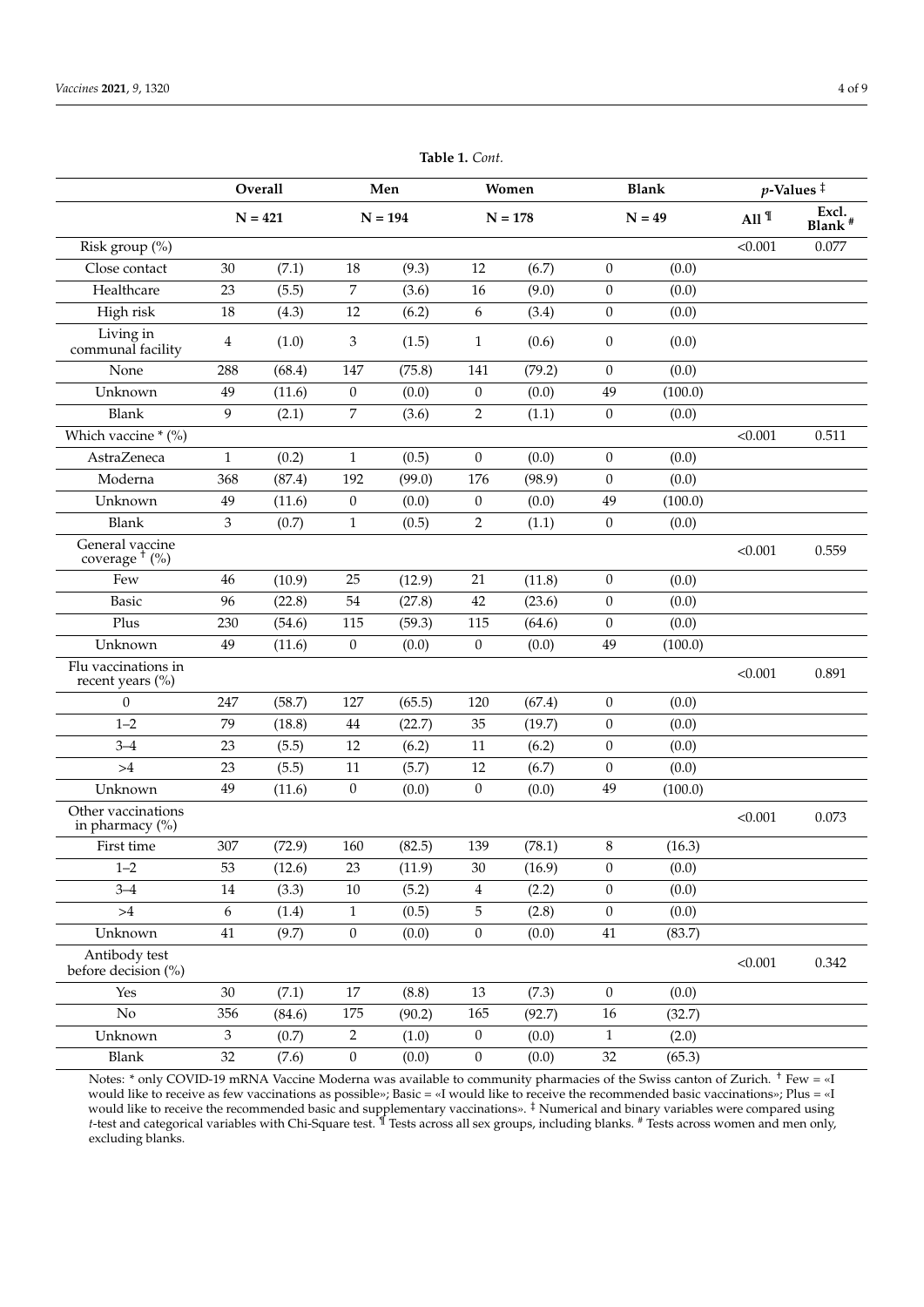# 3.2. Choice of a Pharmacy as Place of Vaccination

Questionnaire items on the reasons for choosing a pharmacy as the place of vacci-nation are visualised in Figure [1,](#page-4-0) and numbers are reported in Tables S1 and S2. In 372 questionnaires with complete demographic information, over half of the respondents indicated that pharmacies were chosen despite having other options (57.3%). Opening hours and ease of access (e.g., parking, public transport) were cited by the majority as decisive reasons (66.8%; 85.6%, respectively). Trust in pharmacies was reported by 96.0% of respondents, although this was not usually based on positive previous experiences with vaccinations in pharmacies  $(57.1\%)$ . The absence  $(74.5\%)$  or unavailability  $(65.3\%)$  of family doctors did not lead to the choice of the pharmacy as a vaccination centre.

<span id="page-4-0"></span>

**Figure 1.** Frequency distribution of the answers on the reasons for choosing a pharmacy in the canton of Zurich as a place for getting vaccinated against COVID-19 ( $N = 372$ ). A Likert scale of 6 + 1 was was used, whereby "not answerable" was excluded. used, whereby "not answerable" was excluded.

#### *3.3. Satisfaction*

*3.3. Satisfaction*  Questionnaire items on satisfaction with the service are visualised in Figure [2,](#page-5-0) and numbers are reported in Tables S1 and S2. In 372 questionnaires with complete demographic information, satisfaction with the service was very high: 367 of the 372 respondents  $(98.7%)$  would have recommended it to others. Satisfaction included all the elements queried: pre-vaccination discussion (98.9%), general comfort with COVID-19 vaccination in a pharmacy (99.5%), injection technique (99.2%), and premises used (98.1%). Pharmacies  $\frac{11}{2}$ only 0.8% of participants were not satisfied with the vaccine available (COVID-19 mRNA Let us were regarding were regarding with the vace-to-complaints about the appointment procedure (9.1%). cines. Only 0.8% of participants were not satisfied with the vaccine available (COVID-19) of participants were were rated as very well (63.8%) or well (27.3%) informed regarding COVID-19 vaccines.

## mRNA Vaccine Moderna). There were some complaints about the appointment procedure *3.4. Motivation*

Questionnaire items on the motivation to get vaccinated are visualised in Figure [3,](#page-5-1) and numbers are reported in Tables S1 and S2. In 372 questionnaires with complete demographic information, most of the reasons given for vaccination were to reduce one's own risk (93.5%) and others' risk (97.6%). Fewer restrictions in everyday life (97.3%), being able to travel again (93.3%), and following the recommendations of the Federal Office of Public Health (90.2%) were also largely affirmed as reasons for getting the vaccine. Occupational risks, either their own risk (45.5%) or concerns that their occupation may increase the risk for others (27.5%), were cited less frequently as a reason in this population.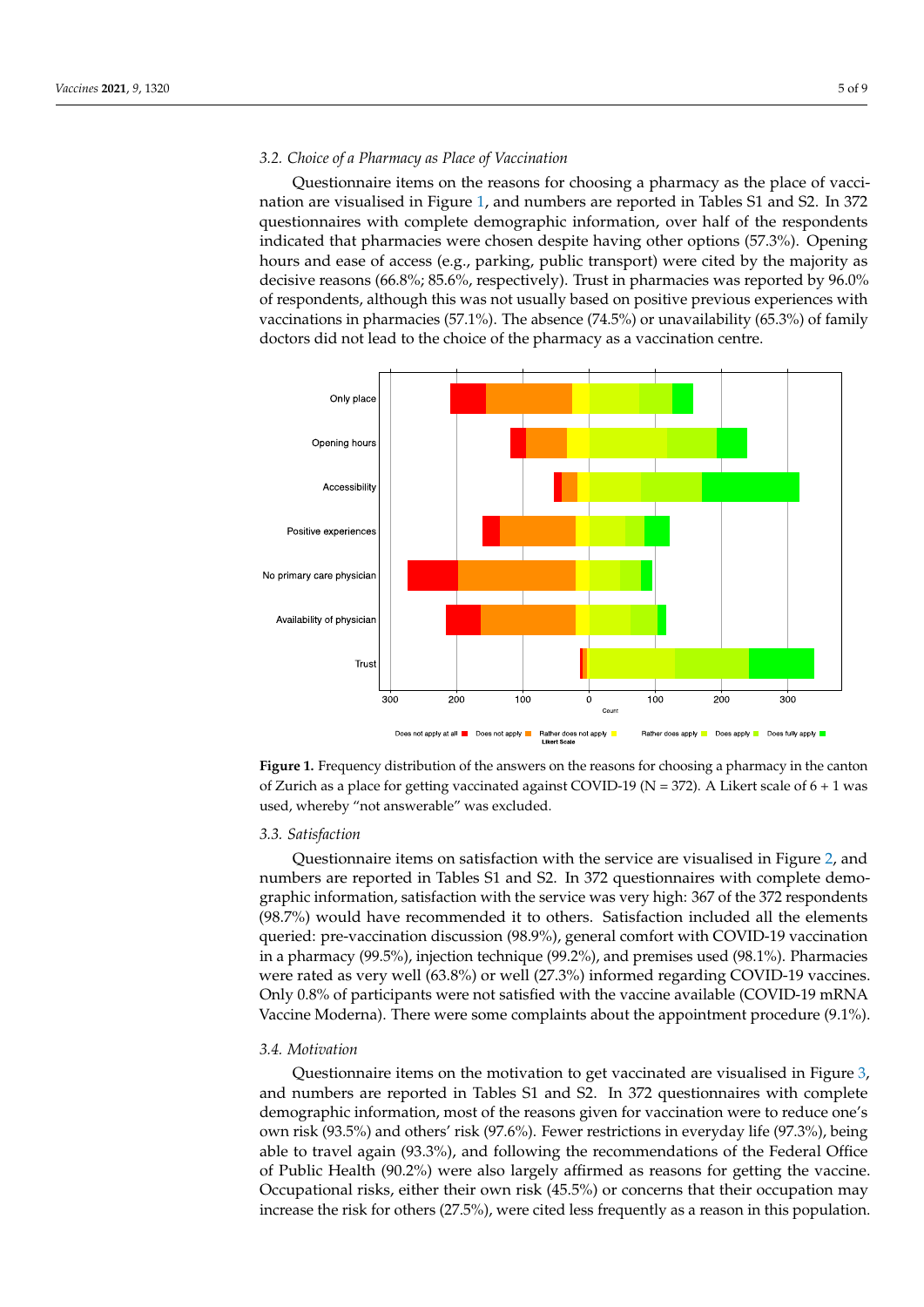Additionally, 87.3% of respondents replied positively to "I would be willing to do an annual booster (if needed)", and 95.9% of the respondents agreed to getting a booster shot in a pharmacy, with 50.1% strongly agreeing.

<span id="page-5-0"></span>

Figure 2. Frequency distribution of the answers on the satisfaction of getting vaccinated against COVID-19 in public pharmacies in the canton of Zurich ( $N = 372$ ). A Likert scale of  $6 + 1$  was used, whereby "not answerable" was excluded.

<span id="page-5-1"></span>

**Figure 3.** Frequency distribution of the answers on the motivation of getting vaccinated against COVID-19 in public pharmacies in the canton of Zurich ( $N = 372$ ). A Likert scale of 6 + 1 was used, whereby "not answerable" was excluded.

### **4. Discussion**

This report responds to a call for studies investigating patient acceptance and experiences of pharmacists' involvement in the COVID-19 vaccination process [\[16\]](#page-8-15), and is the first to describe customer satisfaction, motivation to get vaccinated, and for choosing a pharmacy as a vaccination site in the context of COVID vaccinations in public pharmacies. During the roll-out of the COVID-19 vaccination programme in public pharmacies of the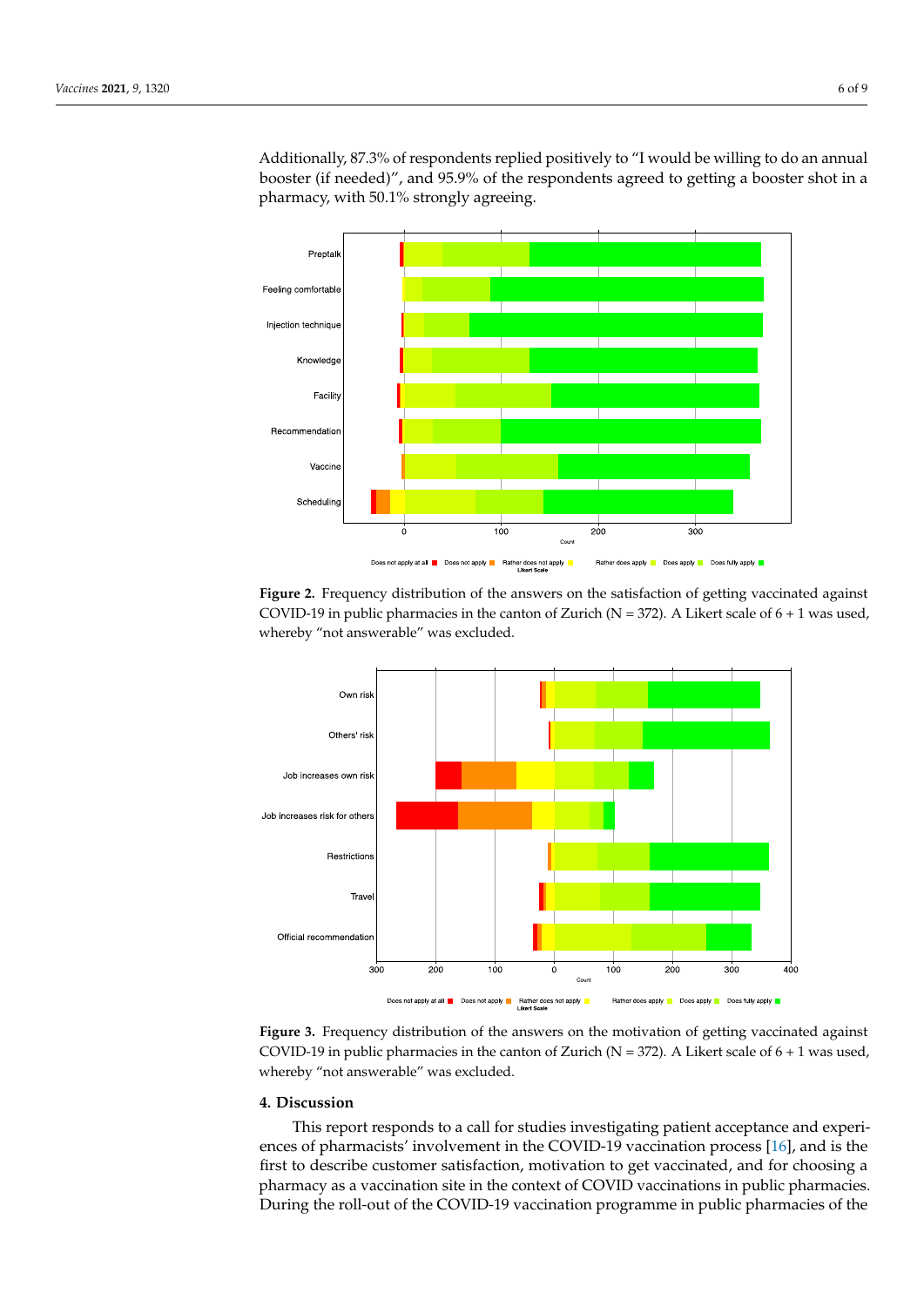Swiss canton of Zurich, we identified very high satisfaction with pharmacist-administered COVID-19 vaccinations. Results from our voluntary pilot questionnaire showed that 367 of the 372 respondents with full demographic information would recommend it to others and would come back for a booster shot if necessary.

The high levels of satisfaction and general comfort (i.e., feeling comfortable) are comparable to results concerning influenza vaccinations [\[11,](#page-8-10)[17–](#page-8-16)[19\]](#page-8-17). During the 2019/2020 influenza season, 99% of customers (649 of 651) similarly felt comfortable with Swiss pharmacist-administered influenza vaccinations [\[11\]](#page-8-10). As for influenza vaccinations, satisfaction also included the element pre-vaccination discussion. This was combined with satisfaction with the pharmacies' information level on COVID-19 vaccines. Pre-vaccination discussions and knowledge about the vaccines may be accredited to the extensive vaccination accreditation process for pharmacists (2.5 days of training followed by biennial refresh courses) and the pharmacists' previous experience of conducting pre-vaccination discussions. In addition, various private course providers were approached by the local and national pharmacists' associations to offer mandatory online lectures, practical workshops, and follow-up webinars specifically for COVID-vaccinating pharmacy staff. These efforts may contribute to the dissemination of quality information on COVID-19 vaccines in the population and help uptake of the COVID-19 vaccination.

Convenience because of fitting opening hours and ease of access was a primary driver for selecting a pharmacy as a place of COVID-19 vaccination, which is comparable to pharmacist-administered influenza vaccinations in Switzerland [\[11\]](#page-8-10) and Canada [\[17,](#page-8-16)[18\]](#page-8-18). Respondents were mainly (68.4%) not part of any defined COVID-19 risk group and belonged to a young age group (43.5  $\pm$  13.2 years). Their motivation primarily stemmed from a general risk reduction and the prospective possibility to lift personal restrictions. These results indirectly show the benefits of including public pharmacies in vaccination programmes: they can assist in overcoming structural barriers to vaccination [\[20\]](#page-8-19). Pharmacies have the potential to cater for a demographic otherwise potentially hesitant or too comfortable for getting vaccinated early on. This demographic may become important in later stages of a successful vaccination programme. The need to book a vaccination time slot may present a hindering factor for this convenience. Contrary to an influenza vaccination, scheduling an appointment was necessary for the pharmacist-administered COVID-19 vaccination, which led to some complaints (9.1%). Indeed, not needing an appointment for an influenza vaccination has been reported as an additional motivator to choose a pharmacy as place of vaccination [\[11\]](#page-8-10). The appointment procedure and its website were handled by the cantonal health department, not the pharmacists themselves.

Being able to offer the COVID-19 vaccination to otherwise healthy adults poses an opportunity for pharmacies to show the public that modern services, such as vaccination, are now also part of pharmacies' repertoire. As of June 2021, Portugal, the Republic of Ireland, Switzerland, and the United Kingdom were the only countries among 13 in Europe having a legal framework for independent vaccinations by pharmacists [\[16\]](#page-8-15). Pharmacists providing vaccination services require confidence, knowledge, and skills [\[16\]](#page-8-15), which can be addressed with appropriate training, increasing their self-reported readiness [\[21\]](#page-8-20). Only 15,617 of 1,152,000 delivered influenza vaccine doses (1.4%) were delivered in Swiss pharmacies in the season of 2017/2018 [\[22\]](#page-8-21), whereas there were 271,962 of 7,211,350 delivered COVID-19 vaccine doses (3.8%; data until 23 June 2021). This increase in proportions, alongside the high number of respondents reporting their first-ever vaccination in a pharmacy (72.9%), will generate awareness about regular vaccination services in community pharmacies.

This method of service evaluation has some inherent limitations. Survey participation was voluntary for pharmacies and customers, introducing selection bias into our data. Participating pharmacies may have been skilled vaccination providers, feeling confident about receiving feedback. Respondents were customers who had already actively decided to receive the vaccination in a pharmacy and, hence, likely had a positive attitude towards the service altogether. Additionally, the survey had to be completed online, which may have prevented older patients from participating. We report on 421 filled questionnaires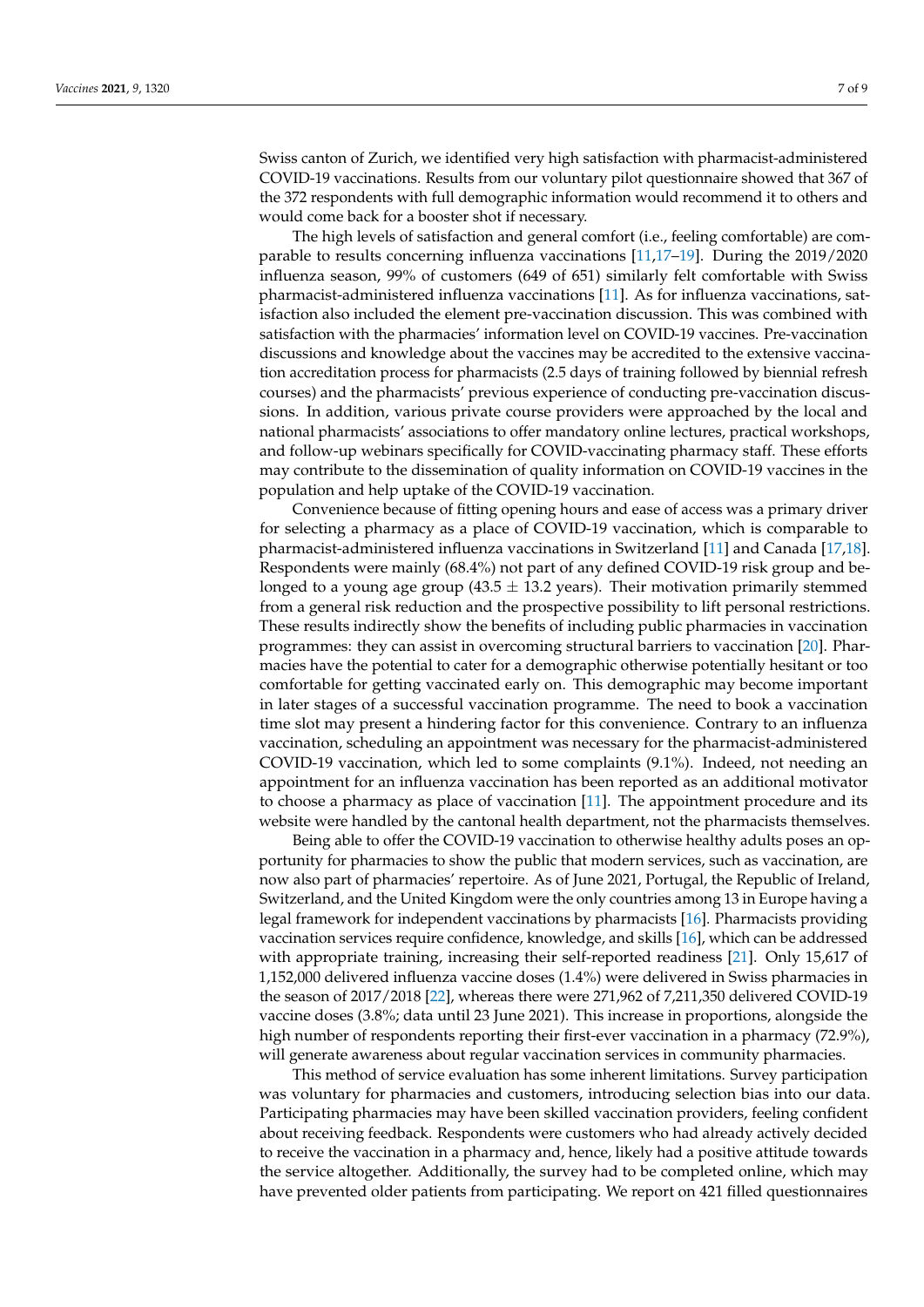whilst there were 68,169 administered COVID-19 doses in Zurich pharmacies during the same time-period, which further limits the generalisability of our results. Additionally, unsupervised survey filling may introduce erroneous answers, especially on devices with smaller screens. This may explain the one respondent who ticked AstraZeneca as the received vaccine, although AstraZeneca is not approved in Switzerland and pharmacies in Zurich were only vaccinating with COVID-19 mRNA Vaccine Moderna. Blank answers were also present in the demographic information and our sex question. Although the significance of sex-stratified demographic characteristics changed when excluding these blank answers and only testing for men versus women (Table [1\)](#page-3-0), we did not find substantial differences in most of the answers in our sensitivity analysis (Tables S3 and S4).

This report used an online questionnaire to assess consumer satisfaction with COVID-19 vaccinations in public pharmacies, which could be adapted to other providing settings and translated to other languages (Figure S1). However, re-users need to be aware that the questionnaire has not been validated in terms of psychometric properties. The report provides first information into satisfaction, motivation to get vaccinated, and for choosing a pharmacy as a vaccination site during a period with new mRNA vaccines and when having other sites, such as vaccination centres, available as well. Despite the small sample size, the results allow health care policy considerations, because opening hours and ease of access were highlighted as primary drivers for actively choosing pharmacies. Opening hours and ease of access are modifiable factors in vaccination efforts, which may be increased by using additional vaccination sites as well (e.g., vaccination buses, pop-up clinics in shopping malls).

#### **5. Conclusions**

This pilot study provided insights into evaluating customer satisfaction with COVID-19 vaccinations for a national survey. The analysis of 372 complete surveys filled by customers of the COVID-19 vaccination in Zurich public pharmacies showed high satisfaction with the service. Satisfaction included the important elements of pre-vaccination discussion, pharmacies' information level on COVID-19 vaccines, general comfort, injection technique, and premises used. Customers had actively chosen pharmacies as a place of vaccination for their opening hours, ease of access, and trust in them, showcasing the pharmacies' ability to cater for a comfortable population. The availability of pharmacist-administered services may be an important contributor to a successful vaccination programme in Switzerland.

**Supplementary Materials:** The following are available online at [https://www.mdpi.com/article/10](https://www.mdpi.com/article/10.3390/vaccines9111320/s1) [.3390/vaccines9111320/s1,](https://www.mdpi.com/article/10.3390/vaccines9111320/s1) Figure S1: Original survey questionnaire in German language, Table S1: Results of the Likert scale questionnaire items of individuals with complete demographic information (N = 372), Table S2: Results of the Likert scale questionnaire items in percent from individuals with complete demographic information ( $N = 372$ ), Table S3: Results of the Likert scale questionnaire items of all filled questionnaires  $(N = 421)$ , including 49 questionnaires with missing demographic information, as sensitivity analysis, Table S4: Results of the Likert scale questionnaire items of all filled questionnaires ( $N = 421$ ) in percent, including 49 questionnaires with missing demographic information, as sensitivity analysis.

**Author Contributions:** Conceptualization, D.S.; Data curation, D.S.; Formal analysis, A.M.-D.l.T.; Funding acquisition, A.M.B.; Investigation, D.S.; Methodology, D.S. and A.M.-D.l.T.; Project administration, D.S.; Software, A.M.-D.l.T.; Supervision, J.B. and A.M.B.; Validation, D.S.; Visualization, A.M.-D.l.T.; Writing—original draft, D.S. and E.S.; Writing—review and editing, A.M.-D.l.T., S.D.P., J.B. and A.M.B. All authors have read and agreed to the published version of the manuscript.

**Funding:** The study was enabled by funds from the Swiss Federal Institute of Technology ETH Zurich.

**Institutional Review Board Statement:** The study was conducted according to the guidelines of the Declaration of Helsinki, and approved by the Ethics Committee of the Swiss Federal Institute of Technology ETH Zurich (EK 2021-N-44 & -73).

**Informed Consent Statement:** Informed consent was obtained from all subjects involved in the study as part of the online questionnaire.